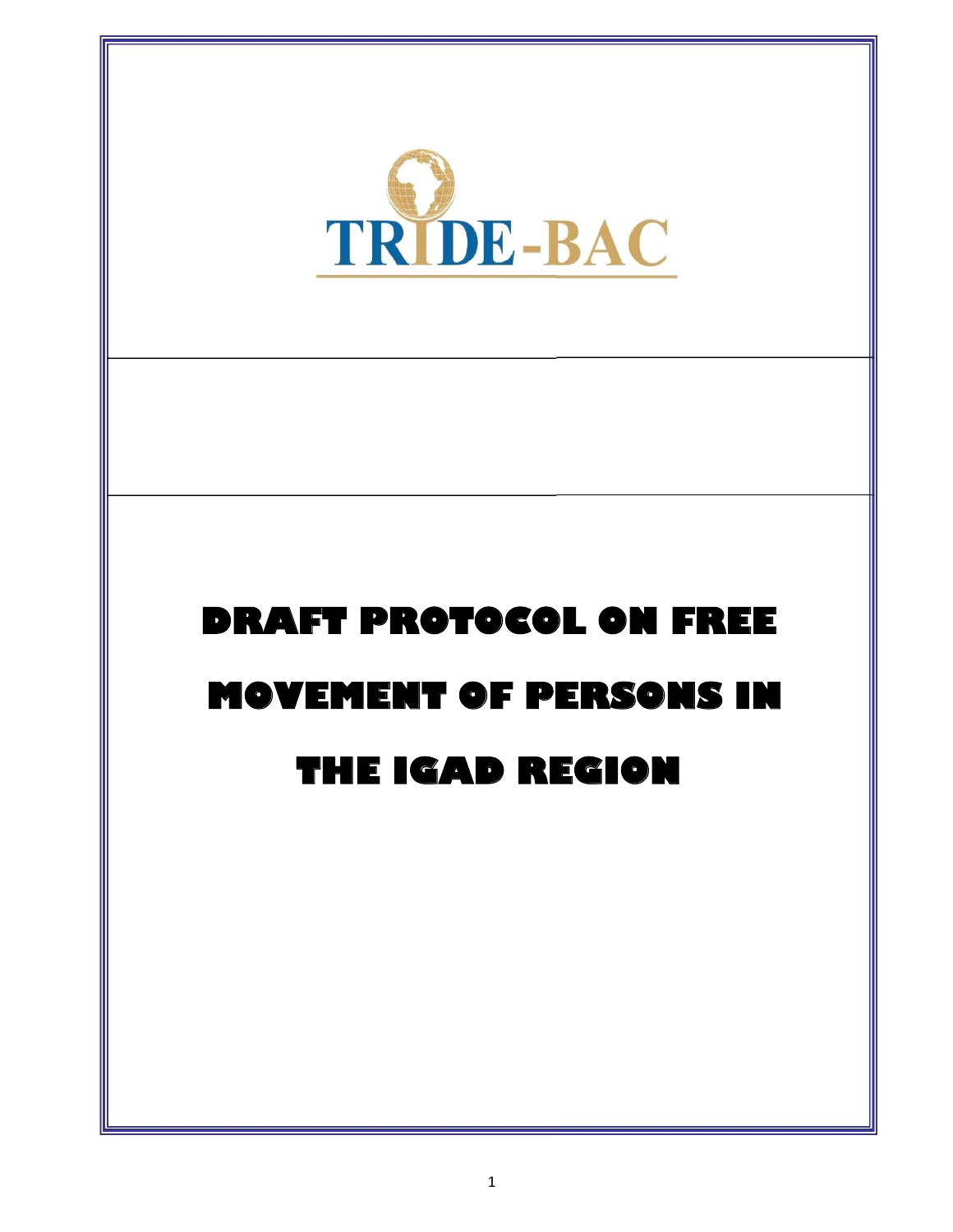# DRAFT PROTOCOL ON FREE MOVEMENT OF PERSONS IN THE IGAD REGION

#### PREAMBLE

RECALLING the provisions of Article 7 of the Agreement Establishing IGAD requiring the Member States to harmonize their policies with regard to trade, customs, transport, communications, agriculture, and natural resources, and promotion of free movement of goods, services, and people and the establishment of residence;

RECALLING the recommendations of the IGAD Migration Policy Framework urging the IGAD Member States to adopt and implement appropriate protocols intended to progressively achieve the free movement of persons, the right of residence and the right of establishment including access to legal employment in the countries of destination without adversely affecting the employment of nationals

CONVINCED THAT it is in the best interests of the Member States and the citizens of the IGAG region to adopt an effective mechanism that facilitates and promotes the free movement of persons and labour,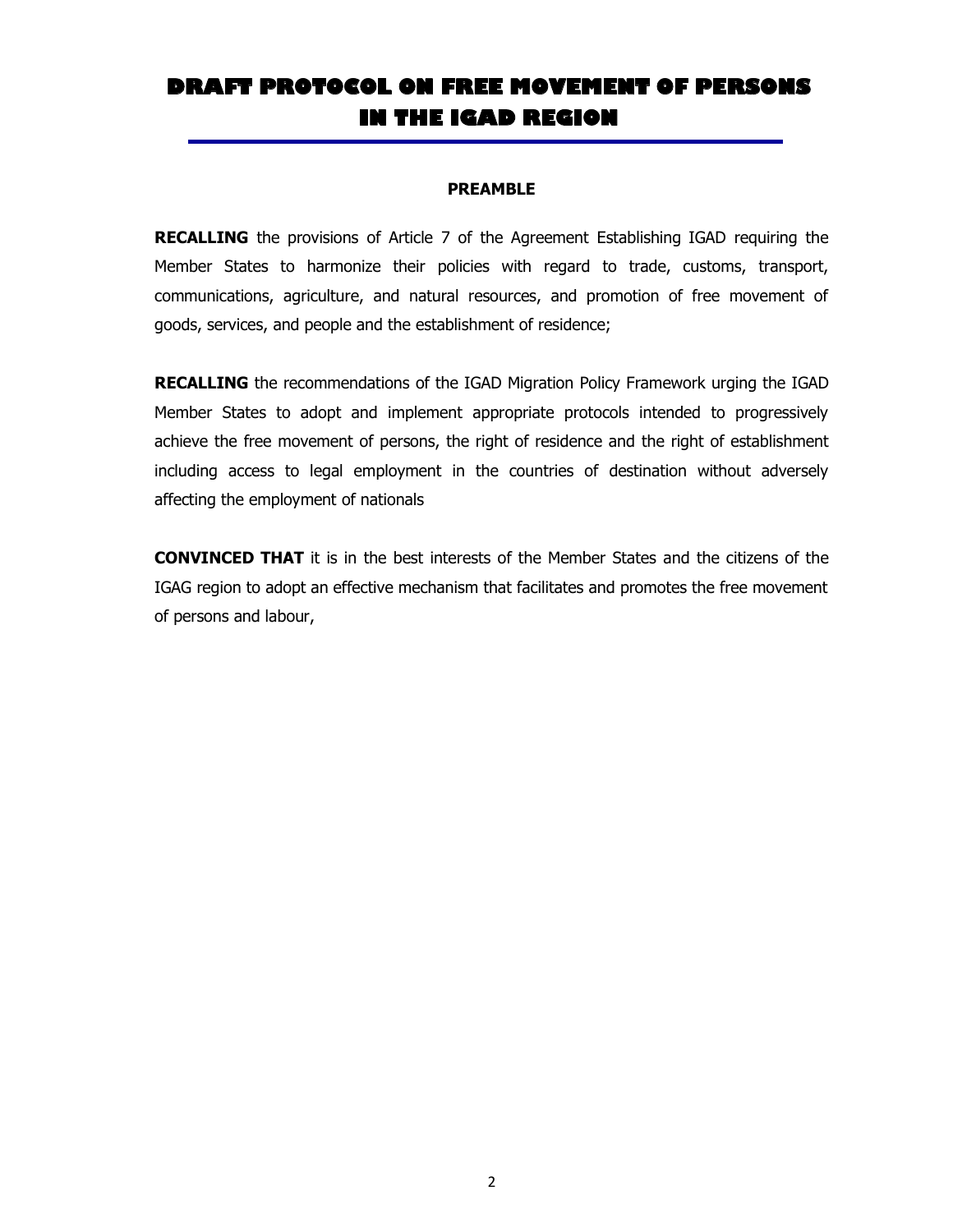#### THE IGAD MEMBER STATES AGREE AS FOLLOWS:

#### PART A

#### FREE MOVEMENT OF PERSONS AND LABOUR

# Article 1 Free Movement of Persons

- 1. The Member States hereby guarantee the free movement of persons who are citizens of the other Member States, within their territories.
- 2. In accordance with paragraph 1, each Member State shall ensure non discrimination of the citizens of the other Member States based on their nationalities by ensuring:
	- a. the entry of citizens of the other Member States into the territory of the Member State without a visa;
	- b. free movement of persons who are citizens of the other Member States within the territory of the Member State;
	- c. that the citizens of the other Member States are allowed to stay in the territory of the Member State; and
	- d. that the citizens of the other Member States are allowed to exit the territory of the Member State without restrictions.
- 3. The Member States shall, in accordance with their national laws, guarantee the protection of the citizens of the other Member States while in their territories.
- 4. The free movement of persons shall not exempt from prosecution or extradition, a national of a Member State who commits a crime in another Member State.
- 5. The free movement of persons shall be subject to limitations imposed by the host Member State on grounds of public policy, public security or public health.
- 6. A Member State imposing a limitation under paragraph 5, shall notify the other Member States accordingly.
- 7. The Member States shall effect reciprocal opening of border posts and keep the posts opened and manned for twenty four hours.
- 8. The movement of refugees within the Community shall be governed by the relevant international conventions.
- 9. The implementation of this Article shall be in accordance with Regulations to be adopted by IGAD Member States upon conclusion of this Protocol.

# Article 2 Travel Documents

1. A citizen of a Member State who wishes to travel to another Member State shall use an International Travel Passport as a common standard travel document.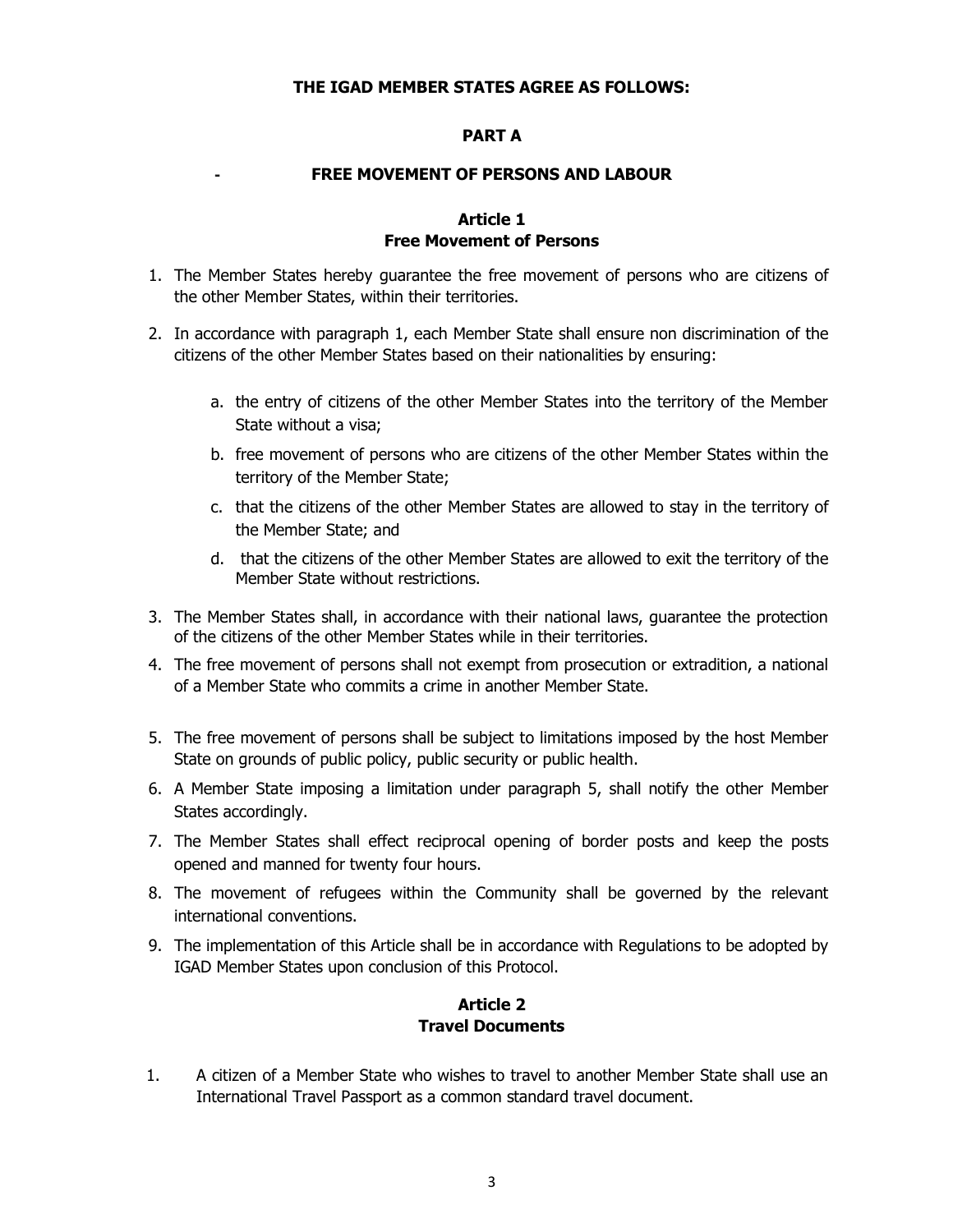#### Article 3 Free Movement of Workers

- 1. The Member States hereby guarantee the free movement of workers, who are citizens of the other Member States, within their territories.
- 2. For the purposes of paragraph 1, the Member States shall ensure non-discrimination of the workers of the other Member States, based on their nationalities, in relation to employment, remuneration and other conditions of work and employment.
- 3. For the purpose of this Article, the free movement of workers shall entitle a worker to:
	- a. apply for employment and accept offers of employment actually made;
	- b. move freely within the territories of the Member States for the purpose of employment;
	- c. conclude contracts and take up employment in accordance with the contracts, national laws and administrative actions, without any discrimination;
	- d. stay in the territory of a Member State for the purpose of employment in accordance with the national laws and administrative procedures governing the employment of workers of that Member State;
	- e. enjoy the freedom of association and collective bargaining for better working conditions in accordance with the national laws of the host Member State; and
	- f. enjoy the rights and benefits of social security as accorded to the workers of the host Member State.
- 4. For the purposes of the implementation of subparagraph (f) of paragraph 3, the IGAD Member States shall issue directives and make regulations on social security benefits.
- 5. A worker shall have the right to be accompanied by a spouse and a child, and:
	- a. a spouse who accompanies the worker shall be entitled to be employed as a worker or to engage in any economic activity;
	- b. as a self employed person in the territory of that Member State;
	- c. a child who accompanies the worker shall be entitled to be employed as a worker or to engage in any economic activity as a self employed person in the territory of that Member State subject to the age limits under the national laws of that Member State.
- 6. The Member States shall facilitate the admission of a dependant of a worker in accordance with the national laws of the Member States.
- 7. The office responsible for employment in a Member State shall facilitate a citizen of another Member State who seeks employment in the territory of that Member State to receive the same assistance as would be accorded to a citizen of that Member State who seeks employment.
- 8. The national laws and administrative procedures of a Member State shall not apply where the principal aim or effect is to deny citizens of other Member States the employment that has been offered.
- 9. The provisions of this Article shall not apply to employment in the public service unless the national laws and regulations of a host Member State so permit.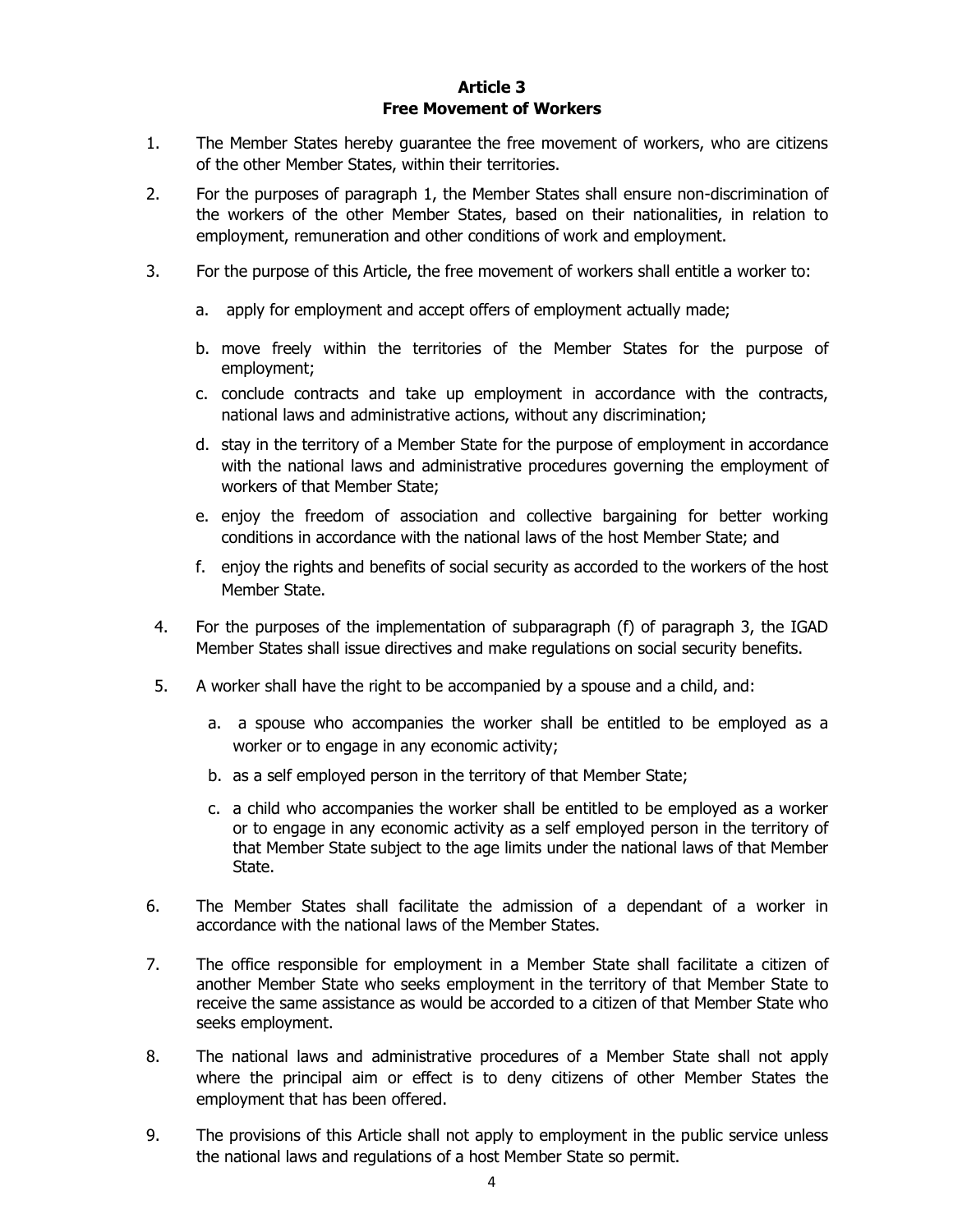- 10. The free movement of workers shall be subject to limitations imposed by the host Member State on grounds of public policy, public security or public health.
- 11. A Member State imposing a limitation under paragraph 10, shall notify the other Member States accordingly.
- 12. IGAD Member States shall make Regulations for the proper implementation of this Article.

#### Article 4 Harmonization and Mutual Recognition of Academic and Professional Qualifications

- 1. For the purpose of ensuring the free movement of labour, the Member States undertake to:
	- a. mutually recognize the academic and professional qualifications granted, experience obtained, requirements met, licences or certifications granted, in other Member States; and
	- b. harmonize their curricula, examinations, standards, certification and accreditation of educational and training institutions.
- 2. The implementation of this Article shall be in accordance with Agreements made to be concluded by the Member States in pursuit thereof.

# Article 5 Harmonization of Labour Policies, Laws and Programmes

- 1. The Member States undertake to harmonize their labour policies, national laws and programmes to facilitate the free movement of labour within the Community.
- 2. The Member States undertake to review and harmonize their national social security policies, laws and systems to provide for social security for self employed persons who are citizens of other Member States.
- 3. The implementation of this Article shall be in accordance with directives and regulations issued by the Council.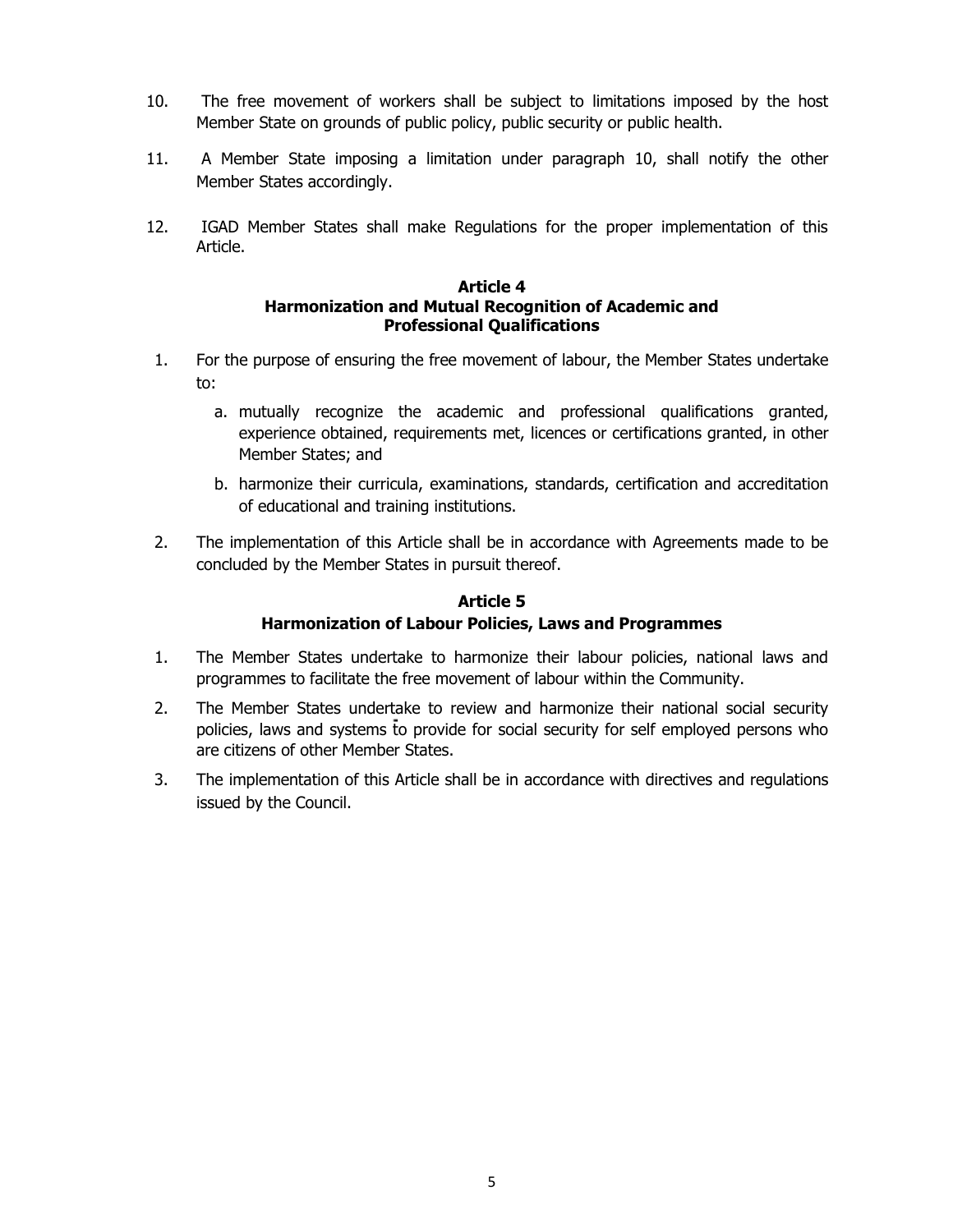#### PART B

#### RIGHTS OF ESTABLISHMENT AND RESIDENCE

# Article 6 Right of Establishment

- 1. The Member States hereby guarantee the right of establishment of nationals of the other Member States within their territories.
- 2. For the purposes of paragraph 1, the Member States shall ensure non-discrimination of the nationals of the other Member States, based on their nationalities.
- 3. For the purposes of paragraph 1, the right of establishment shall entitle:
	- a. a national of a Member State to:
		- i. take up and pursue economic activities as a self employed person; and
		- ii. set up and manage economic undertakings, in the territory of another Member State;
	- b. a self employed person who is in the territory of another Member State to join a social security scheme of that Member State in accordance with the national laws of that Member State.
- 4. The rights applicable to a spouse, child and dependant of a worker under Article 3 of this Protocol shall apply to the spouse, child and dependant of a self employed person.
- 5. The Member States shall ensure that all restrictions on the right of establishment based on the nationality of companies, firms and self employed persons of the Member States are removed, and shall not introduce any new restrictions on the right of establishment in their territories, save as otherwise provided in this Protocol.
- 6. Companies and firms established in accordance with the national laws of a Member State and having their registered office, central administration or principal place of business and which undertake substantial economic activities in the Member State shall, for purposes of establishment, be accorded non discriminatory treatment in other Member States.
- 7. For the purposes of undertaking any economic activity in accordance with the provisions of this Article, the Member States shall mutually recognize the relevant experience obtained, requirements met, licenses and certificates granted to a company or firm in the other Member States.
- 8. The right of establishment shall be subject to limitations imposed by the host Member State on grounds of public policy, public security or public health.
- 9. A Member State imposing a limitation under paragraph 8, shall notify the other Member States accordingly.
- 10. The provisions of this Protocol shall not prejudice the application of national laws and administrative procedures and practices providing for special treatment for third parties accorded by individual Member States on grounds of public policy, public security or public health.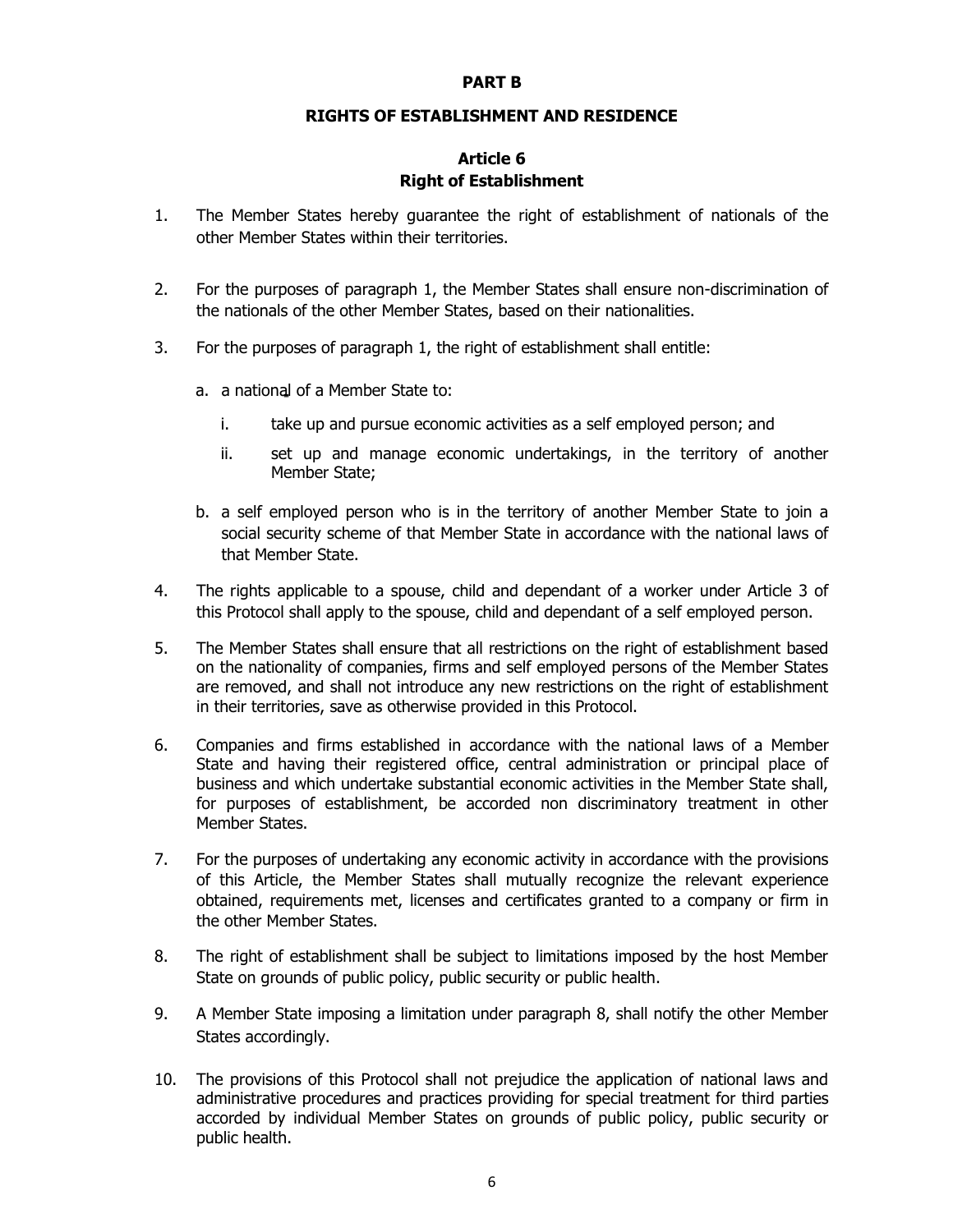- 11. For the purposes of this Article, the Member States shall:
	- a. remove the administrative procedures and practices, resulting from national laws or from agreements previously concluded between the Member States, that form an obstacle to the right of establishment;
	- b. progressively remove any administrative procedures and practices resulting from national laws that restrict the right of establishment, in respect of the conditions for:
		- i. setting up agencies, branches or subsidiaries of companies or firms in their territories; and
		- ii. the entry of personnel of the companies or firms registered in another Member State into managerial or supervisory positions in agencies, branches or subsidiaries in that Member State;
	- c. ensure that workers who are citizens of a Member State employed in the territory of another Member State are allowed to remain in that territory for the purpose of taking up economic activities as self employed persons, where they satisfy the conditions which they would be required to satisfy if they were entering that Member State at the time when they intended to take up such economic activities;
	- d. coordinate safeguard measures, which in the interest of the Community, are required for the protection of the companies and firms to ensure that the safeguard measures are similar throughout the Community; and
	- e. satisfy themselves that the conditions of the right of establishment are not distorted by prohibited subsidies or aid granted by a Member State to companies or firms owned by the nationals of the Member State.
- 12. The implementation of this Article shall be in accordance with Regulations as may be made by IGAD Member States.

# Article 7 Right of Residence

- 1. The Member States hereby guarantee the right of residence to the citizens of the other Member States who have been admitted in their territories in accordance with Articles 3 and 6 of this Protocol.
- 2. The right of residence guaranteed under paragraph 1, shall apply to the spouse, child and a dependant of a worker or self employed person entitled to rights provided in Articles 3 and 6 of this Protocol.
- 3. The Member States shall issue residence permits to citizens of other Member States who qualify in accordance with the provisions of this Article.
- 4. The right of residence shall be subject to limitations imposed by the host Member State on grounds of public policy, public security or public health.
- 5. A Member State imposing a limitation under paragraph 4, shall notify the other Member States accordingly.
- 6. The provisions of this Article shall not affect any provisions of national laws, administrative procedures and practices of a Member State which would be more favorable to citizens of the other Member States.
- 7. The Member States hereby agree that matters relating to permanent residence shall be governed by the national policies and laws of the Member States.
- 8. The implementation of this Article shall be in accordance with Regulations as may be made by IGAD Member States.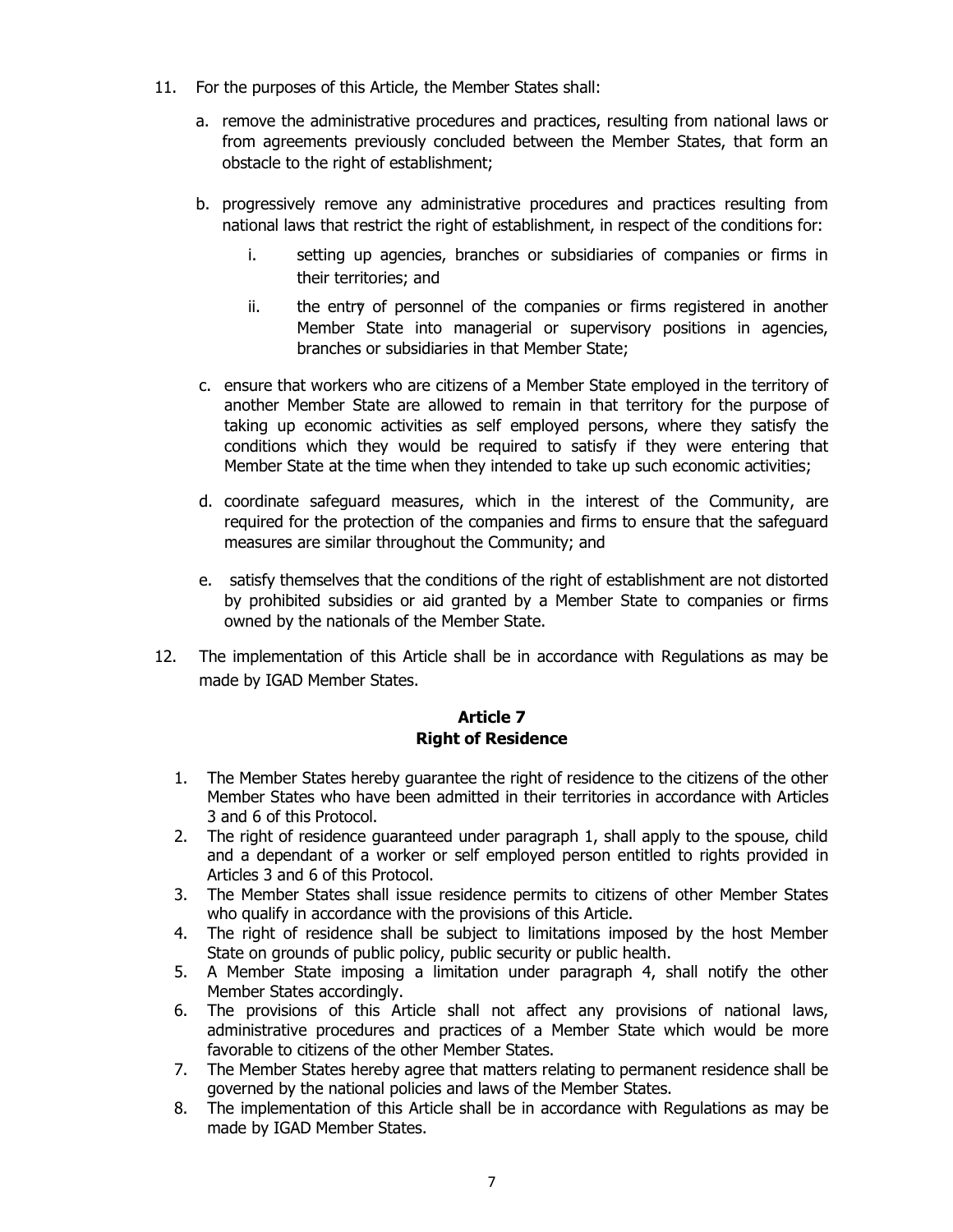#### PART C

#### MOVEMENT OF VEHICLES FOR THE TRANSPORTATION OF **PERSONS**

# Article 8

1. In order to facilitate the movement of persons transported in private or commercial vehicles the following shall apply:

# a. Private Vehicles

- 2. A private vehicle registered in the territory of a Member State may enter the territory of another Member State and remain there for a period not exceeding ninety (90) days upon presentation of the documents listed hereunder to the competent authority of that Member State:
	- i. Valid driving licence
	- ii. Matriculation Certificate (Ownership Card) or Log Book.
	- iii. Insurance Policy recognized by Member States
	- iv. International customs documents recognized within the Community.

# a. Commercial Vehicles

- 3. A commercial vehicle registered in the territory of a Member State and carrying passengers may enter the territory of another Member State and remain there for a period not exceeding fifteen (15) days upon presentation of the documents listed hereunder to the competent authority of that Member State :
	- i. Valid driving licence
	- ii. Matriculation Certificate (Ownership Card) or Log Book.
	- iii. Insurance Policy recognized by Member States
	- iv. International customs documents recognized within the Community.
- 4. During the period of fifteen (15) days the commercial motor vehicle shall however not engage in any commercial activities within the territory of the Member State entered.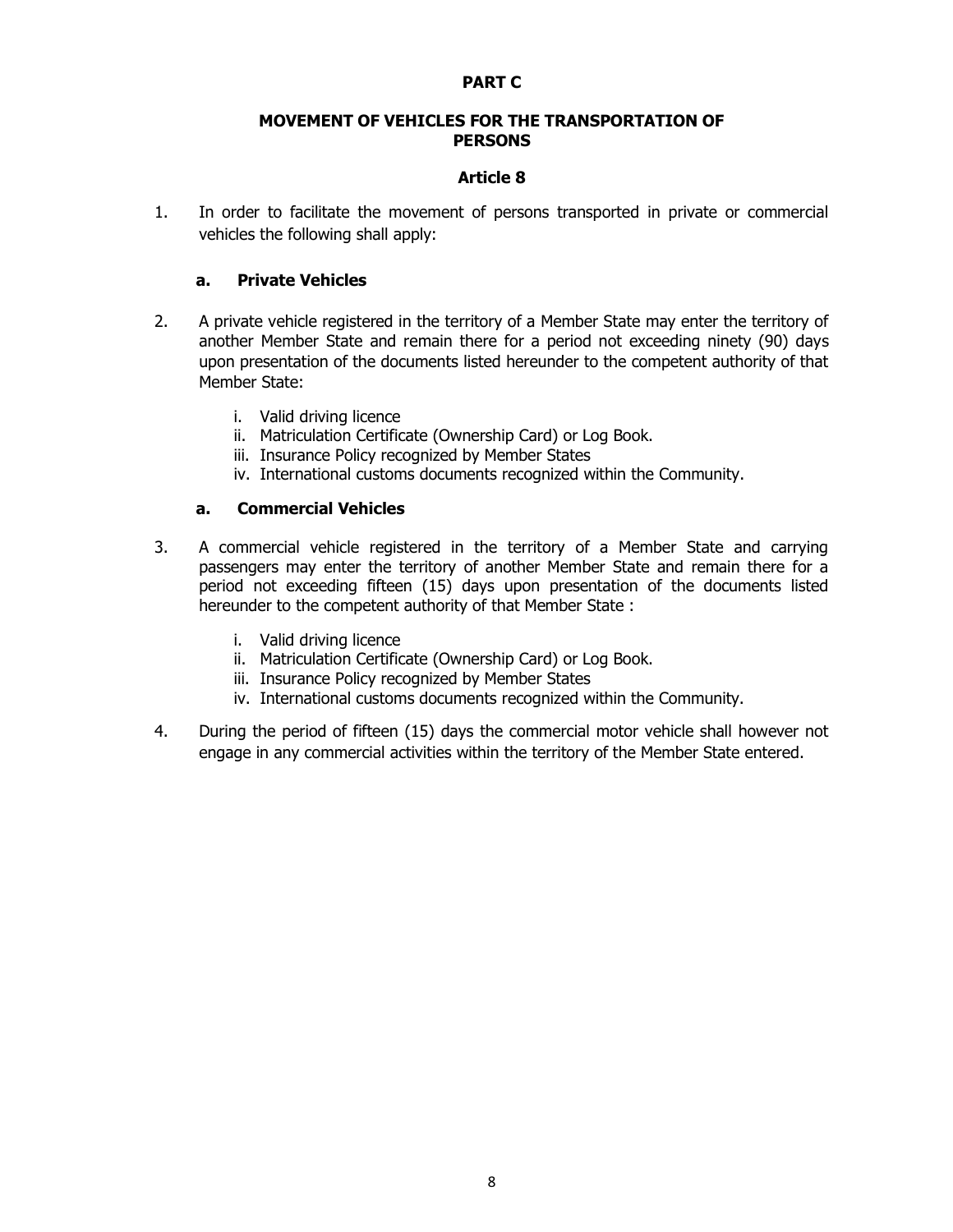#### PART D

#### Article 9

# RIGHTS AND OBLIGATIONS FOR THE CITIZENS OF STATE PARTIES GRANTED RESIDENCE OR ESTABLISHMENT IN A HOST STATE

A citizen of a Member State who acquires residence or establishment in the territory of another Member State shall enjoy those rights and privileges as determined by the laws of a host State and shall also fulfill his or her obligations, accordingly.

#### Article 10 PROTECTION OF EXISTING RIGHTS

The provisions of this Protocol shall not operate to the prejudice of the enjoyment by any citizen of a Member State of the right of residence or establishment acquired in another Member State before the entry into force of this Protocol.

#### Article 11 REASONS FOR EXPULSION

- 1. No person who is a citizen of a Member State, or any member of the family of such person, who has been permitted residence or establishment in the territory of another Member State, may be expelled from the host State except where:
	- a. reasons of national security, public order or public health of the host State so dictate;
	- b. an important essential condition of the issue or validity of such person's residence of establishment permit has ceased to exist or cannot be fulfilled or complied with any longer;
	- c. a citizen of another Member State acts in conflict with the purposes for which such permit was issued or contravenes or fails to comply with any such conditions subject to which it was issued; or
	- d. the person refuses to comply with a lawful order of an appropriate public health authority issued for the protection of public health in circumstances where the consequences of such refusal have been explained.

# Article 12 PROTECTION AGAINST EXPULSION OF INDIVIDUALS

- 1. An order for the expulsion of a citizen of a Member State or any member of the family of such citizen from the territory of another Member State shall only be valid if the reasons thereof comply with this Protocol and are in accordance with the laws and regulations of the host State.
- 2. The diplomatic or consular authorities of the Member State of which the affected person is a citizen shall be informed by the host State of the decision to expel the affected person and such person shall be afforded an opportunity to consult with the said diplomatic or consular authorities.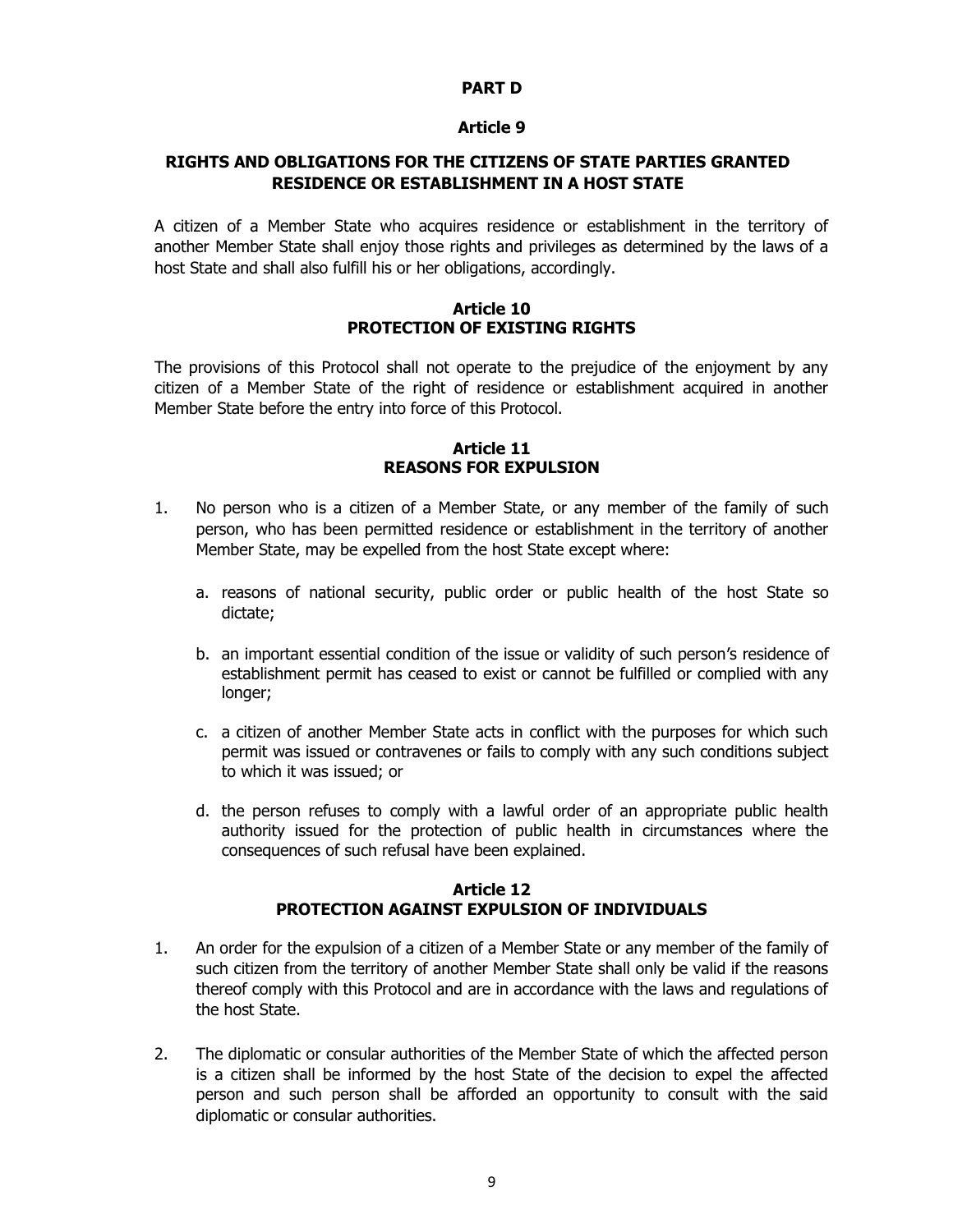# Article 13 PROTECTION AGAINST INDISCRIMINATE EXPULSION

- 1. Any person who has acquired residence or establishment in the territory of a Member State shall not be subjected to collective or group indiscriminate expulsion.
- 2. For the avoidance of doubt, each case of expulsion from the territory of a Member State shall be considered and determined on its own merits.

# Article 14 PRINCIPLES GOVERNING EXPULSION

- 1. Each Member State shall ensure that its laws, regulations or administrative mechanisms for the expulsion of non-citizens shall, in relation to citizens of another Member State, incorporate the following principles:
	- a. the giving of adequate notice of expulsion;
	- b. the affording to the affected persons of the opportunity to have recourse to the appropriate domestic courts or tribunals of the host State;
	- c. the suspension of any order of expulsion upon the notice of an appeal;
	- d. the giving of reasonable time to affected persons to enable them to settle their personal affairs including the management and disposal of their business or professional practices;
	- e. the expulsion of any person may not affect the residence or establishment permit of any independent member of that person's family; or
	- f. where expulsion results in the repatriation of the affected person, the costs or other expenses involved in the expulsion may be shared between the Member State ordering the expulsion and the receiving Member State, as may be agreed.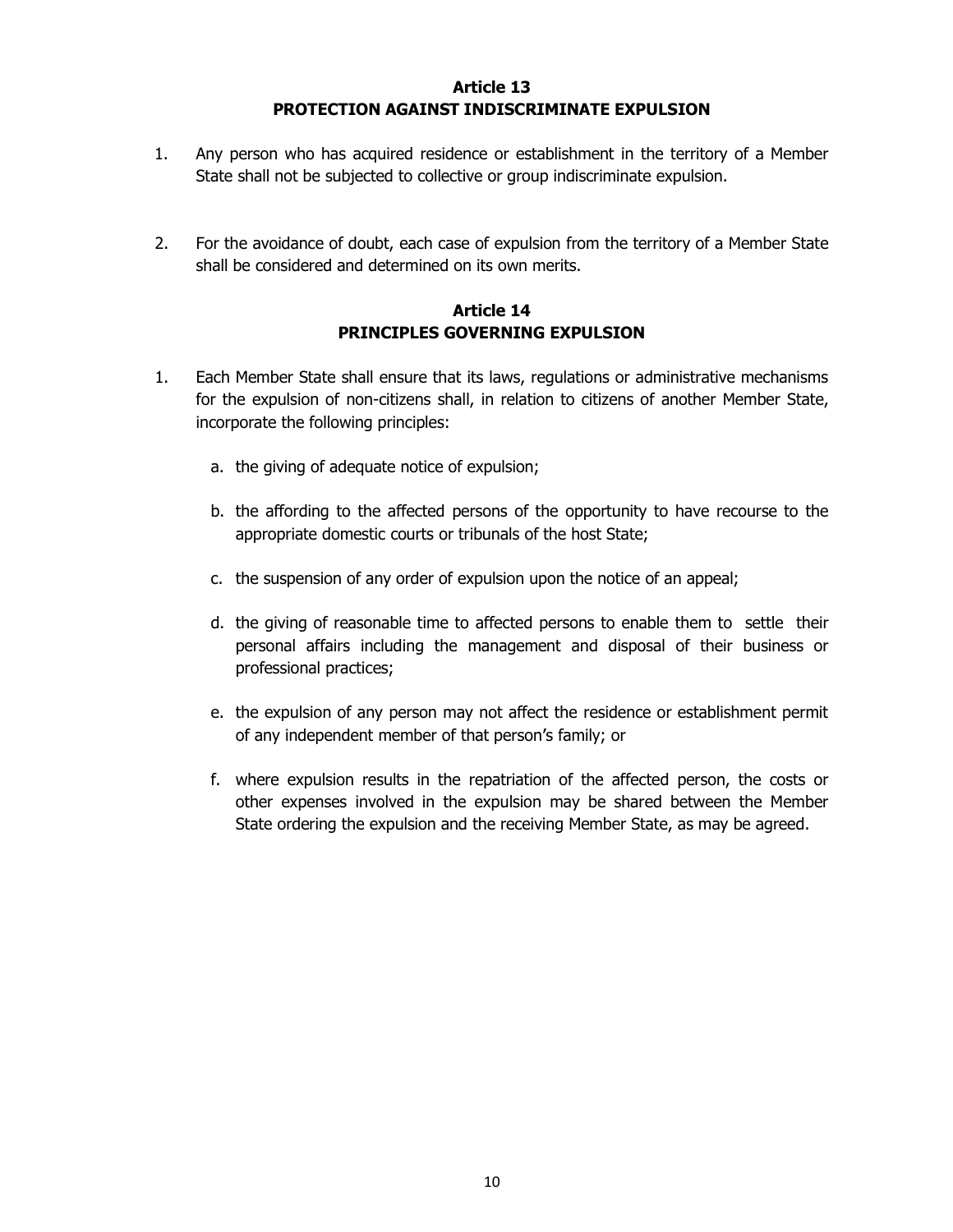#### PART E

#### FINAL PROVISIONS

#### Article 15 ASYLUM SEEKERS AND REFUGEES

- 1. State Parties hereby reaffirm their commitment to their obligations under international agreements to which they are parties, and which relate to refugees.
- 2. The management of refugees in the Region shall be regulated by a specific Memorandum of Understanding (MOU) between State Parties; and
- 3. State Parties reaffirm their commitment to co-operate with the Office of the United Nations High Commission for Refugees (UNHCR), the International Organization for Migration (IOM) and other International Organizations.

#### Article 16 IMPLEMENTATION INSTITUTIONS

The institutions for the implementation of this Protocol shall, in addition to those established by Article 8 of the Agreement Establishing IGAD be:

- a. the Committee of Ministers responsible for Migration ; and
- b. any other committee established by the Council of Minister of the Organ.

# Article 17 SETTLEMENT OF DISPUTES

1. Any dispute which may arise regarding the interpretation or application of this Protocol shall ordinarily be resolved through the mechanism established under Article 18A of the Agreement Establishing IGAD.

# Article 18 AMENDMENT OF THE PROTOCOL

- 1. Any Member State may submit to the Executive Secretary written proposals for the amendment or review of this Protocol.
- 2. The Secretariat shall communicate any such proposal to the Committee of Ministers and to each Member State within thirty days of receiving the proposal.
- 3. After a period of ninety (90) days has elapsed, following the notification to Member States of a proposed amendment, the amendment shall be submitted to the Council for consideration.
- 4. The Council of Ministers shall make appropriate recommendations on any proposed amendment to the Summit and the amendment shall be adopted by a decision of threequarters of all the members of the Summit.

#### Article 19 REGULATIONS

The Council of Ministers responsible for monitoring the implementation of this Protocol shall make Regulations for the effective implementation of the provisions of this Protocol.